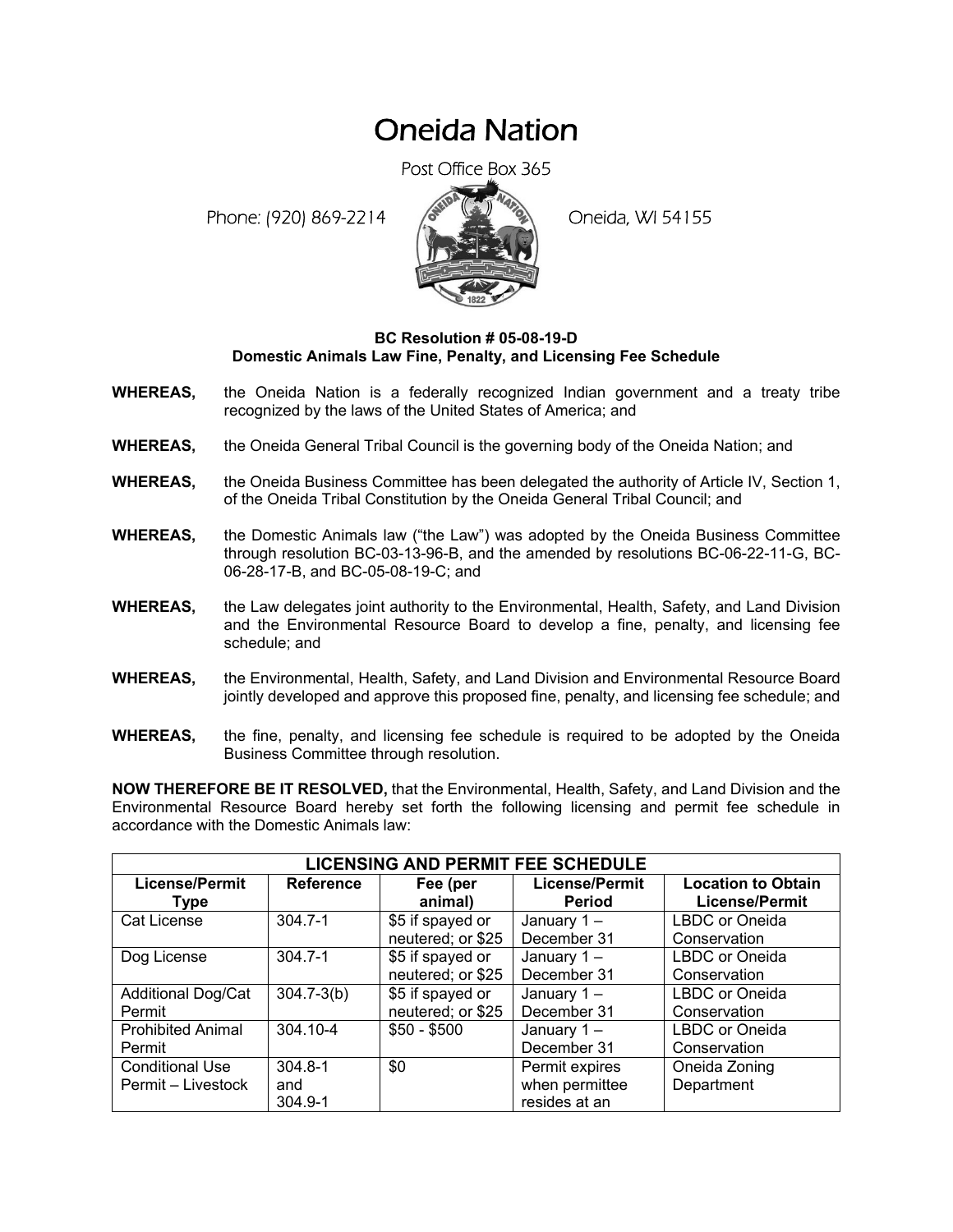| and Hens on              | address that is    |
|--------------------------|--------------------|
| <b>Residential Areas</b> | different than the |
|                          | address on the     |
|                          | permit             |

**BE IT FURTHER RESOLVED,** that the Environmental, Health, Safety, and Land Division and the Environmental Resource Board hereby set forth the following fine and penalty schedule in accordance with the Domestic Animals law:

| <b>FINE AND PENALTY SCHEDULE</b>                |                      |                  |                 |                 |  |  |  |  |
|-------------------------------------------------|----------------------|------------------|-----------------|-----------------|--|--|--|--|
| <b>Violation</b>                                | <b>Reference</b>     | 1 <sup>st</sup>  | 2 <sub>nd</sub> | 3 <sup>rd</sup> |  |  |  |  |
|                                                 |                      | <b>Offense</b>   | <b>Offense</b>  | <b>Offense</b>  |  |  |  |  |
|                                                 |                      |                  |                 | and Up          |  |  |  |  |
| <b>TREATMENT OF ANIMALS</b>                     |                      |                  |                 |                 |  |  |  |  |
| Failure to provide food and water               | 304.6-1              | \$75             | \$150           | \$500           |  |  |  |  |
| Failure to comply with shelter standards        | $304.6 - 2(a)$       | $\overline{$75}$ | \$150           | \$500           |  |  |  |  |
|                                                 | $304.6 - 2(b)$       |                  |                 |                 |  |  |  |  |
| Failure to comply with space standards          | $304.6 - 2(c)$       | \$75             | \$150           | \$500           |  |  |  |  |
| Failure to comply with sanitation standards     | $304.6 - 2(d)$       | \$75             | \$150           | \$500           |  |  |  |  |
| Failure to comply with tethering standards      | 304.6-3              | $\sqrt{$75}$     | \$150           | \$500           |  |  |  |  |
| Mistreatment of animals                         | 304.6-4              | \$500            | \$1,000         | \$2,000         |  |  |  |  |
|                                                 | <b>DOGS AND CATS</b> |                  |                 |                 |  |  |  |  |
| Failure to obtain license                       | 304.7-1              | \$25             | \$50            | \$100           |  |  |  |  |
| Improperly placed/ no attached license          | $304.7 - 1(c)$       | \$25             | \$50            | \$100           |  |  |  |  |
| No current rabies vaccination                   | 304.7-2              | \$75             | \$150           | \$500           |  |  |  |  |
| Exceeding limit of allowed animals (per animal) | 304.7-3              | \$25             | \$50            | \$100           |  |  |  |  |
| Animal running at large                         | 304.7-4              | $\overline{$75}$ | \$150           | \$500           |  |  |  |  |
| Nuisance animal                                 | $304.7 - 5$          | $\overline{$75}$ | \$150           | \$500           |  |  |  |  |
| Failure to notify an animal bite                | 304.7-6              | \$150            | \$500           | \$750           |  |  |  |  |
| Failure to comply with ordered quarantine       | 304.7-6              | \$150            | \$500           | \$750           |  |  |  |  |
| Failure to obey district quarantine             | 304.7-7              | \$150            | \$500           | \$750           |  |  |  |  |
|                                                 | <b>LIVESTOCK</b>     |                  |                 |                 |  |  |  |  |
| Failure to obtain conditional use permit        | $304.8 - 1$          | \$75             | \$150           | \$500           |  |  |  |  |
| Violates limitations on livestock based on lot  | 304.8-2              | $\overline{$75}$ | \$150           | \$500           |  |  |  |  |
| size                                            |                      |                  |                 |                 |  |  |  |  |
| Livestock at large                              | 304.8-3              | \$150            | \$500           | \$750           |  |  |  |  |
|                                                 | <b>HENS</b>          |                  |                 |                 |  |  |  |  |
| Failure to obtain conditional use permit        | $304.9 - 1$          | \$75             | \$150           | \$500           |  |  |  |  |
| Prohibited keeping of rooster                   | 304.9-2              | \$75             | \$150           | \$500           |  |  |  |  |
| Exceeding limit of allowed hens                 | 304.9-3              | \$75             | \$150           | \$500           |  |  |  |  |
| Violation of standards for keeping hens         | 304.9-4              | \$75             | \$150           | \$500           |  |  |  |  |
| Nuisance hens                                   | 304.9-5              | \$75             | \$150           | \$500           |  |  |  |  |
| <b>PROHIBITED ANIMAL</b>                        |                      |                  |                 |                 |  |  |  |  |
| Possessing a prohibited animal                  | 304.10-1             | \$250            | \$500           | \$1,000         |  |  |  |  |
| Failure to obtain prohibited animal permit      | 304.10-4             | \$250            | \$500           | \$1,000         |  |  |  |  |
| Failure to provide notice of release/escape     | $304.10 - 7$         | \$250            | \$500           | \$1,000         |  |  |  |  |
| <b>DANGEROUS ANIMAL</b>                         |                      |                  |                 |                 |  |  |  |  |
| Possessing a dangerous animal                   | 304.11-1             | \$500            | \$1,000         | \$2,000         |  |  |  |  |
| Failure to remove animal from the Reservation   | $304.11 - 2(c)$      | \$500            | \$1,000         | \$2,000         |  |  |  |  |
|                                                 |                      |                  |                 |                 |  |  |  |  |